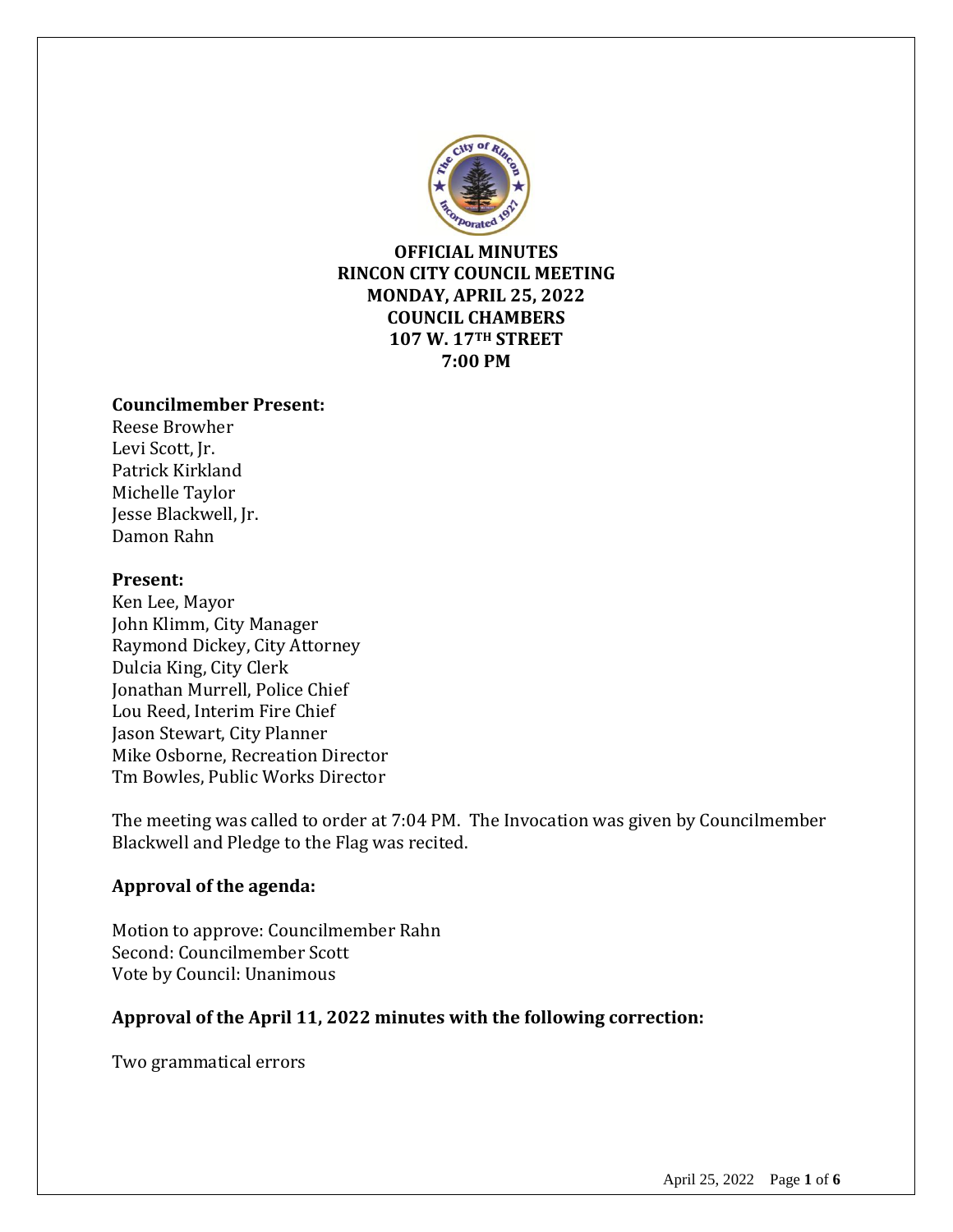Motion to approve: Councilmember Kirkland Second: Councilmember Blackwell Vote by Council: 5 yes votes Councilmember Scott abstained

#### **New Business:**

## **1. Second reading of a petition filed by Kildare Land Company, LLC requesting a Zoning Map Amendment for 3 lots located on Twelfth Street and 1 lot off of Carolina to amend the zoning from OC (Office Commercial) to GC (General Commercial); the parcels are owned by Kildare Land Company, LLC. (Parcel #'s R2780001 at 0.86 acres, R2780002 at 0.86 acres, R2780004 at 1.997 acres and R2780005 at 2.03 acres)**

Warren Ratchford, with Ratchford Law Firm and Jody Burns, property owner were present. Mr. Ratchford said they are here with some questions. There is a development agreement that was made a part of this rezoning. They obtained a copy from Attorney Dickey, and have not had a whole lot of time to catch all of the matters on how it will impact things down the road but Mr. Burns does need to move forward, if that is any way possible, with the zoning. Their preference would be to not add the development agreement to his lots. As you know this subdivision was approved some time ago, and they did not have it approved as General Commercial. Mr. Burns believed he could attract a sit down restaurant and after two years there has been no interest, he is asking Council to allow them to go through with the rezoning without a development agreement. Mr. Ratchford said if that is not possible they are asking that Council move a lot of the matters to a sketch plan approval process as opposed to the development agreement. Mr. Burns is not criticizing the development agreement; it is actually the time more than anything. So they are asking to move a lot of those requirements, the reason is the contractual matters that Mr. Burns has that would require them to bring in the purchaser now as opposed to later on. Mr. Ratchford said he wants to make it clear to the Council that Attorney Dickey has been wonderful explaining this. If it is not possible to move forward they are asking that it be tabled until they talk about it a little more and come back in a couple of weeks with some ideas. Mr. Burns said there is a lot of detail that they need to go through. Councilmember Kirkland asked if they are planning on selling the property and if they are asking Council to work with the property owner, Mr. Ratchford said pretty much. Mayor Lee said the CID is something new to us, it will be something that is good for the City in the future, in our eagerness to get this going maybe it did not come about in the right way, he knows Mr. Browher expressed some concern at the last meeting.

Mr. Klimm said there was discussion that this was done at the last minute, we did not act in the last minute the zoning changed came at the last minute. For a year and a half we thought it was going to be office commercial, then at the last minute we got a zoning change. The question for us is proper development, how do we explain in a year or two, to residents that we rushed this through for an oil change facility in a zone that did not allow it because the property owner wanted an answer. Mr. Klimm recommended tabling; he does not think it is in the City's best interest to act on this tonight. Attorney Dickey said it is true that a development agreement is something that takes a little time to work out the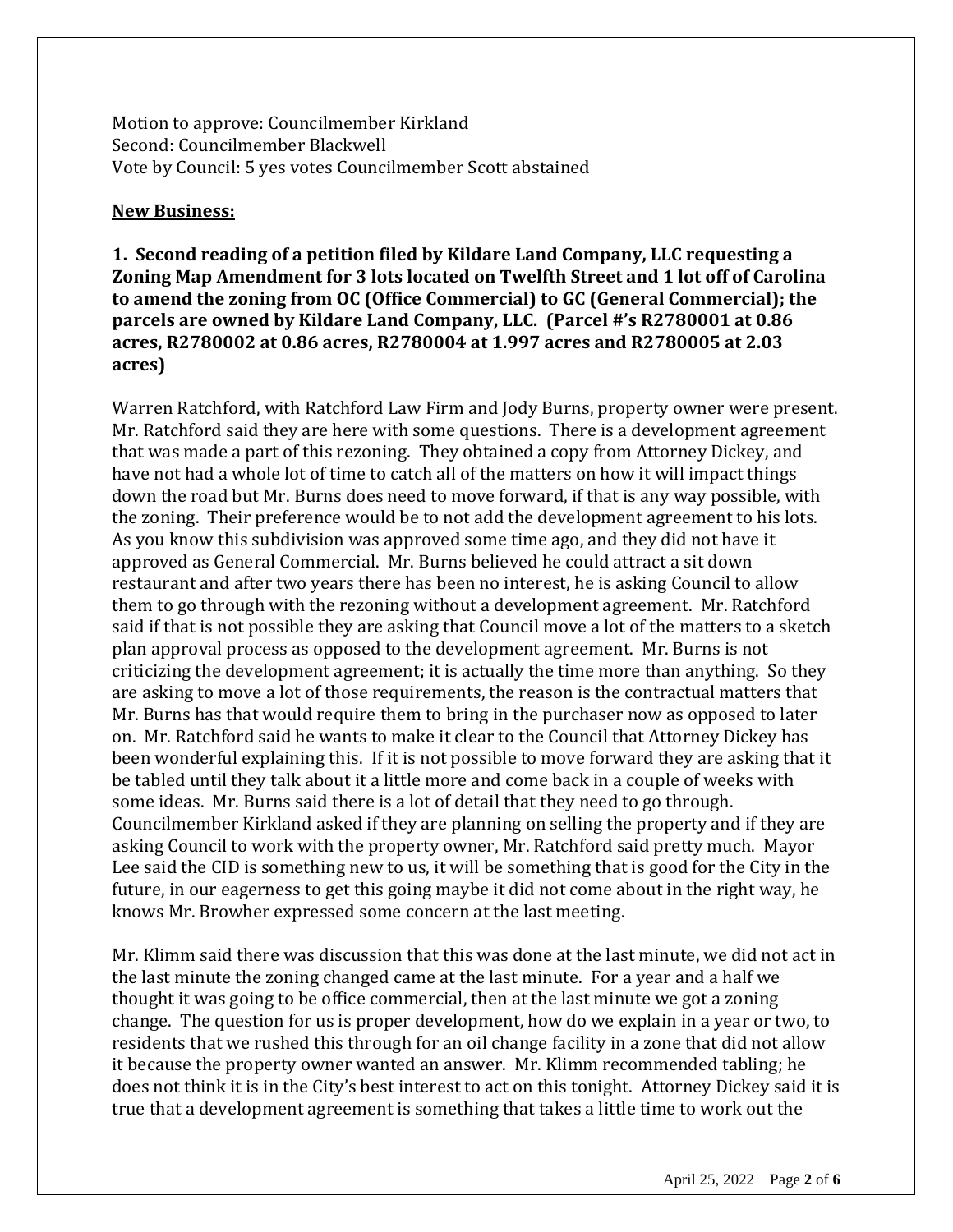issues. Mr. Stewart asked Council to be mindful this is a zoning change from Office Commercial and he has no doubt Mr. Burns will do this the right way but this is a zoning change. Mr. Ratchford said they are not advocating that it be dropped completely, they are advocating that it be moved to the sketch plan approval process so the proper parties will be there to handle this. A motion was made to table.

Motion to table until May 9th: Councilmember Rahn Second: Councilmember Browher Vote by Council: Unanimous

## **2. Greenland Developers, Inc. request approval of Preliminary Site Plans for the Georgia International Rail Park, Phase 1 Warehouse. The property is located on Highway 21; the property is owned by J & W Landholdings, LLC. (Parcel #R2170008)**

Brett Bennett with Greenland Developers was present. Mr. Bennett said as you probably recall they were here a couple of months ago and got the Zoning approved. Common practice in Rincon is for the site plan to get approved at the end of the project. These projects take about 18 months to construct. They have interested parties that want to pursue these buildings and one of the things they want is a site plan. So they are here for preliminary site plans because their potential buyers want to know the general concept and if the general layout is acceptable to the City. Chad Zitterour with Kern and Company was present. Councilmember Taylor asked about the buffer. Mr. Zitterour said it is s 50 foot buffer per the development agreement. Mr. Stewart said the Planning and Zoning Board recommended approval and Greenland will come back before Council with full engineering drawings and go through the process again. Attorney Dickey wanted to make Council aware that the Well site will have access from an internal road and that is a plus for the City.

Motion to approve: Councilmember Scott Second: Councilmember Rahn Vote by Council: Unanimous

## **3. Kieffer Construction Company, Inc requests approval of Preliminary/Final Site Plans for a Gym. The property is locates at 614 Towne Park Loop; the property is owned by CMCK, LLC. (Parcel #R2640014)**

Cody Rogers with EMC Engineering was present. Mr. Rogers said they do have final engineering approval through EOM. It is a pad ready site and they are tying into existing storm and water lines. The name of the gym will be Empire Gym. Mr. Stewart said Planning and Zoning recommended approval. Councilmember Browher said he thinks it is good anytime you have recreation for the City. He also asked if EMC reviewed the engineering plans, Mr. Stewart said no EOM reviewed the plans and they don't have private clients.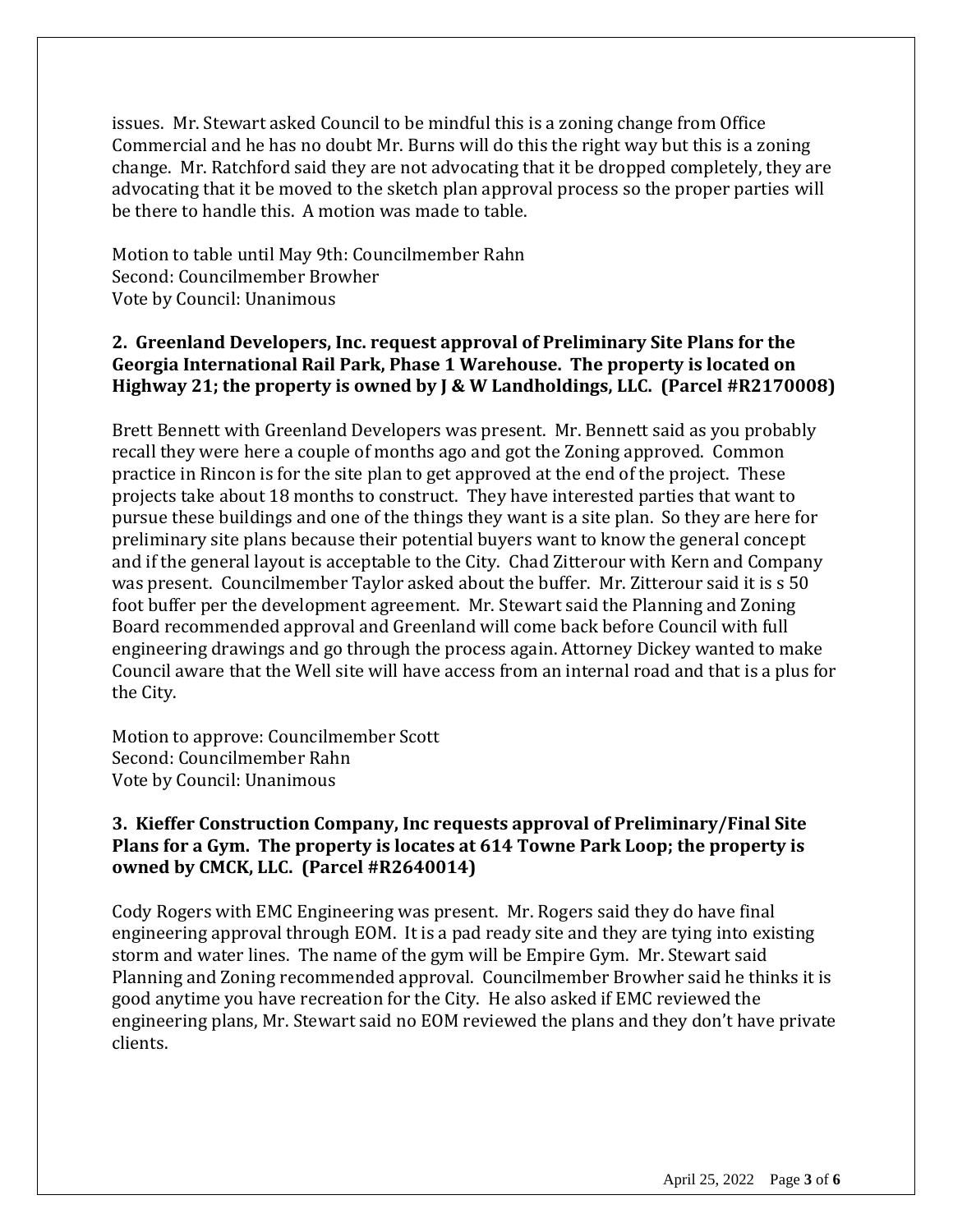Motion to approve: Councilmember Rahn Second: Councilmember Scott Vote by Council: Unanimous

## **4. Request approval of a Ground Lease Agreement between the City of Rincon and Hargray of Georgia, LLC. The property is located at 403 Lisa Street.**

Attorney Dickey said this is coming before you on a recommendation of the Public Works Director. We have antennas on our water tower for multiple companies, that site is not useful for any other things besides these types of things. This is a lease from Hargray they need to put in place their Communications Hub and a generator. There is a benefit to the City. They will lease ground space put in their infrastructure and the City can tap in to the generator for its backup electrical. On top of that we were able to negotiate a contract, they start off at \$750.00 and we were able to get it up to \$1,200.00 a month.

Motion to approve: Councilmember Kirkland Second: Councilmember Taylor

Councilmember Scott asked about the equipment, if they leave will they have to remove the equipment, yes. Also built in is a provision that after every other year there is a 3% increase in the rent. Councilmember Rahn asked if we were able to negotiate any bandwidth for the City. Attorney Dickey said we can look into that, we can go back to them.

Both motions were amended to include negotiating bandwidth for the City.

Vote by Council: Unanimous

## **5. Request approval to purchase seven mobile Harris radios from Loudoun Communications in the amount of \$22,973.51. L.I. #320-3200-542537**

Chief Murrell said these are mobile radios for the inside of the Tahoes. This year we did budget SPLOST money for this. These are cheaper than the Motorola radios and they perform well in the dead spots. Councilmember Rahn asked do we have a local vendor around for repair or replacement. Chief Murrell said the good thing about Harris is it is US based, so when he ships them off it will not leave the country.

Motion to approve: Councilmember Browher Second: Councilmember Rahn Vote by Council: Unanimous

## **6. Request approval to renew property and liability insurance with Georgia Interlocal Risk Management Agency (GIRMA) for 2022 in the amount of \$171,522.00.**

Mr. Klimm said every year we received a bill from GIRMA for property and liability insurance. This year's increase is not insignificant so we followed up for clarification. They mentioned several things the overall administration of the program, newer vehicles and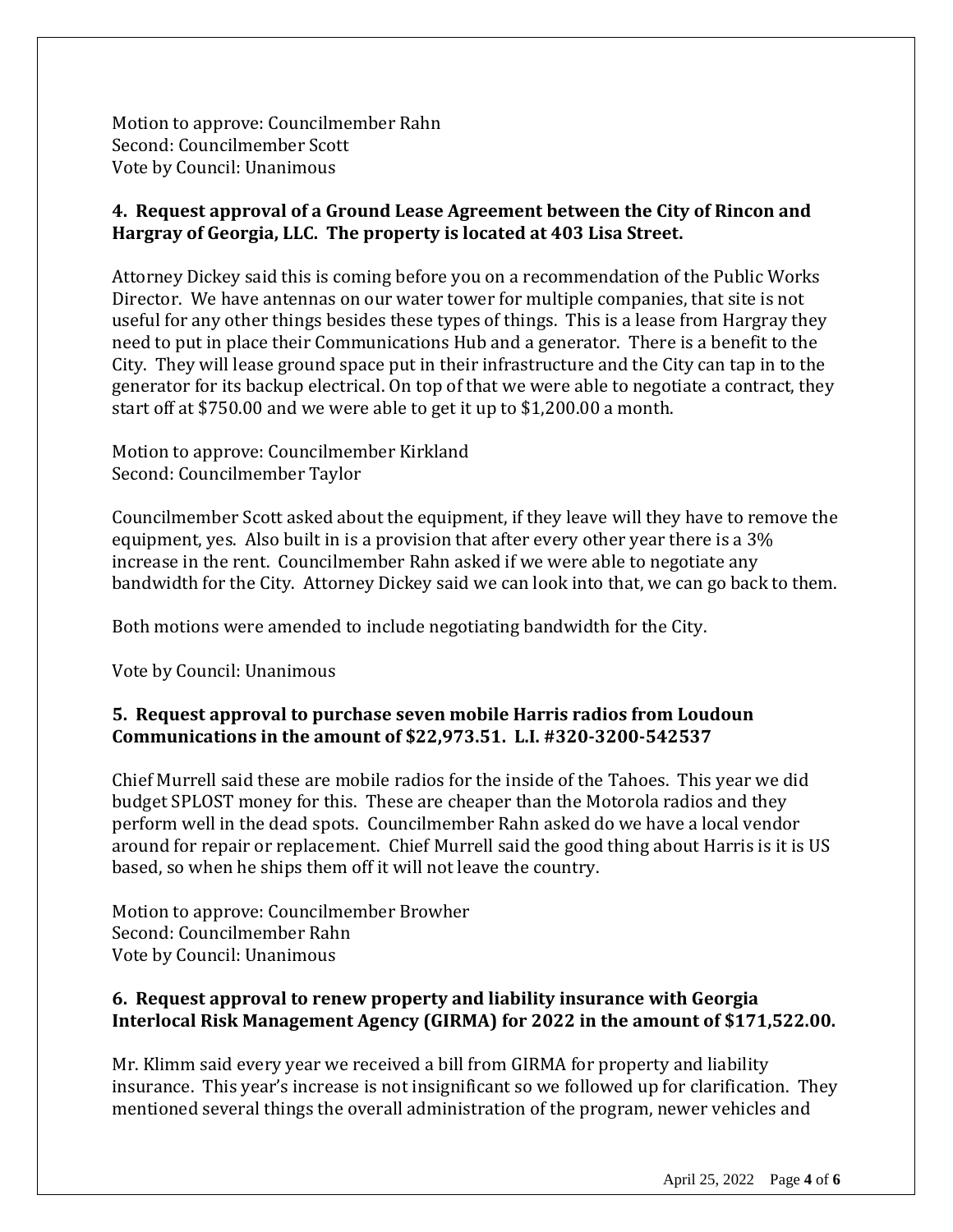liability for police officers per employee. Mayor Lee mentioned that it was a 13 percent increase.

Motion to approve: Councilmember Taylor Second: Councilmember Blackwell Vote by Council: Unanimous

# **7. Administrative Reports:**

**City Manager** – Mr. Klimm said in this week's paper there is a display ad about a potential farmers market. Unfortunately the parcel we have in mind is limited; we have targeted farmers that grow their own produce. There is also another grant opportunity that we can look at but to qualify you have to have committed vendors; he has a need for executive session; and he reminder Council about the workshop next Monday night at City Hall.

Councilmember Rahn asked was there any signage for the Farmer's Market, Mr. Klimm said he thinks when we run the ad a lot of people will call. Mayor Lee said in the process of determining who is a part of this we want to lean towards local people. Councilmember Browher said he has mentioned a yard sale for years this could potentially be a way to work that in with the Farmers' Market. A Farmers Market will be great but we need to keep our eyes and ears open for something bigger. Mr. Klimm mentioned the condition of Veteran Park, there is a piece of equipment that is in total despair. Councilmember Browher said it is to the point where we need to really assess that park. The workshop will be at the Police Department so Council can evaluate the Park. Councilmember Kirkland asked are we looking into grants for recreation, Mr. Klimm said we need to be more aggressive with that.

**Chief of Police** – Chief Murrell said they have interviews scheduled and they did make an arrest on the Dairy Queen shooting.

**Fire Department** – Interim Chief Reed said all of his request for bids are in; and he did have a house fire last week. Councilmember Blackwell asked how the new hires were working out, Chief Reed said they are great.

**Building/Zoning Dept.** – Mr. Stewart said a Marshalls will be coming next to Planet Fitness.

**Recreation Dept.** – Mike Osborne gave update on the fair totals; Councilmember Kirkland asked about staff, Mr. Osborne said they are in need of another position and compared the City Recreation to the County.

**Mayor and Council** – Mayor Lee recognized the Chairman of Planning Board James Head, who was present at the meeting. Councilmember Browher mentioned a situation with Hargray digging in Dashers Landing, he said he hates when we get blamed we are taking the brunt on how this was rolled out. We need to explain to the homeowners what is going